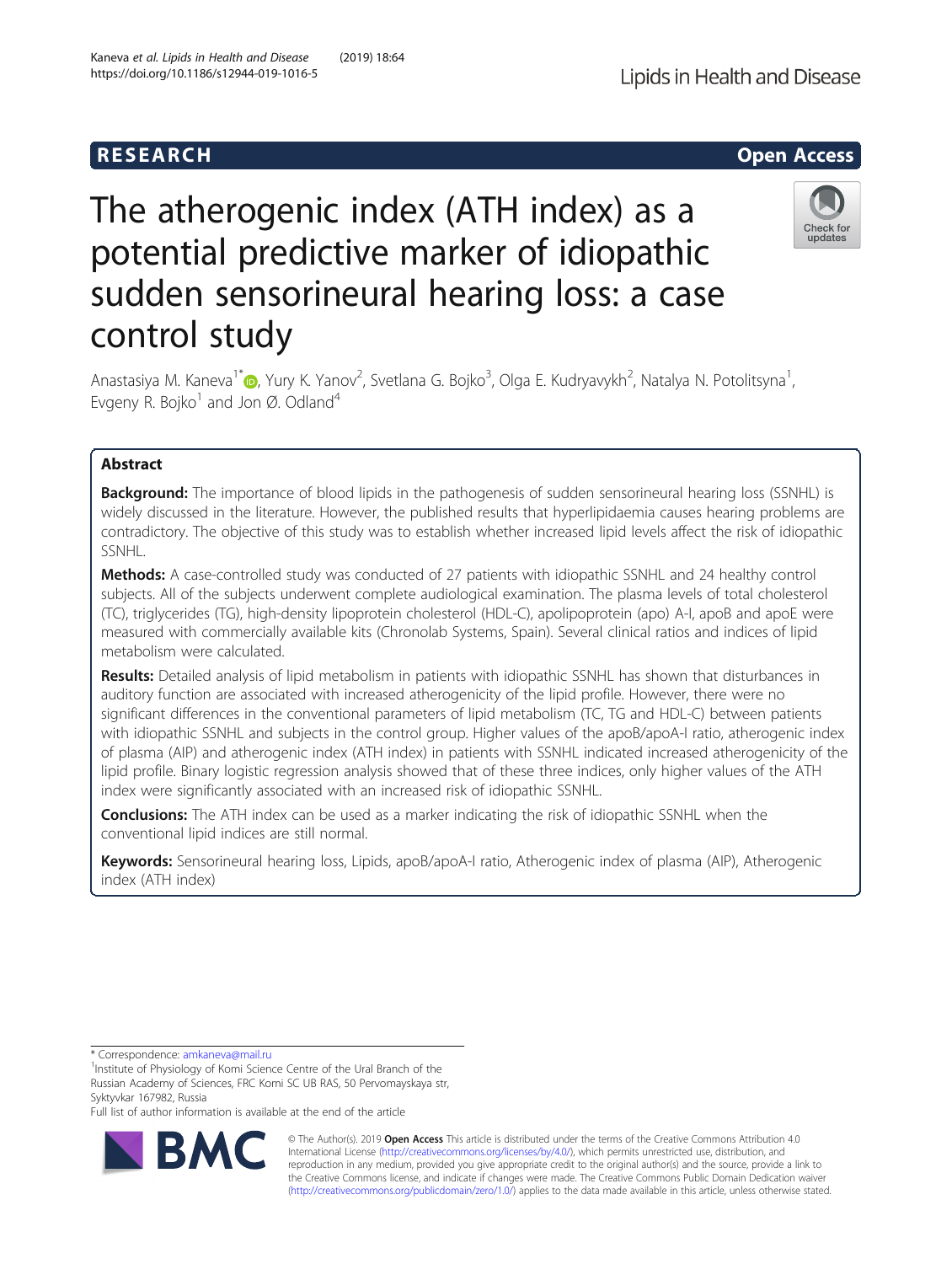# Background

Sudden sensorineural hearing loss (SSNHL) is typically defined as a rapid hearing loss of at least 30 dB in 3 contiguous audiometric frequencies within 3 days [\[1](#page-5-0)]. It is characterized by sudden onset, and, within a few hours, it reaches its maximum peak. SSNHL can have varying causes and aetiologies. It is estimated that a cause is identified in only 10% of patients with SSNHL [\[2](#page-5-0)]. The diagnosis of idiopathic SSNHL can be made definitively when no causes are found [[3\]](#page-5-0). To date, there have been several proposed mechanisms for idiopathic SSNHL, which include viral infections [\[4](#page-6-0)]; immune-mediated mechanisms  $[5]$  $[5]$ ; damage, including noise trauma  $[6]$  $[6]$ ; inflammatory events [[7\]](#page-6-0); otologic and metabolic diseases [[8\]](#page-6-0); ototoxic chemicals and drugs [[9\]](#page-6-0); head trauma [\[10](#page-6-0)]; neoplasms [[11\]](#page-6-0); and vascular disturbances [\[3](#page-5-0)]. Vascular abnormalities are one of the two most common theories for the aetiology of idiopathic SSNHL; the other is inflammatory reactions (most often viral) [\[12\]](#page-6-0). According to vascular aetiology theories, the sudden loss of hearing could result from an acute vascular haemorrhage, occlusion by emboli, vascular diseases, vasospasms, or changes in blood viscosity [[4\]](#page-6-0). Vascular damages may re-sult in cochlear ischaemia and hypoxia [\[13](#page-6-0)].

The cochlea is an end organ, which is metabolically dependent on a nutrient and oxygen supply to maintain its normal physiological function. It is very sensitive to alterations in blood circulation [[14](#page-6-0)]. Cochlear ischaemia is considered to be one of the most important causes of idiopathic SSNHL [\[15\]](#page-6-0). Hyperlipidaemia may contribute to cochlear ischaemia due to increased blood viscosity. Increased blood viscosity may decrease inner ear blood supply and cause inner ear damage [\[16\]](#page-6-0). Moreover, lipid metabolic disorders can lead to lipid deposits in cochlear hair cells and damage to cochlear neural cells, followed by impeded neural transduction [[17\]](#page-6-0).

Associations between hearing and blood lipid levels have been the focus of scientific inquiry for more than 50 years [\[18](#page-6-0), [19](#page-6-0)]. In 1965, Rosen was the first to demonstrate epidemiologically that hyperlipidaemia can be a cause of auditory dysfunction. At present, there are multiple clinical and animal studies that support a relationship between hyperlipidaemia and hearing loss. Hyperlipidaemia is frequently observed in patients with idiopathic SSNHL [[20,](#page-6-0) [21](#page-6-0)]. In turn, patients with hyperlipidaemia show poor hearing levels at high frequencies [[16,](#page-6-0) [22\]](#page-6-0). Moreover, hearing loss associated with hyperlipidaemia tends to improve with diet control and antilipemic therapy [[23,](#page-6-0) [24](#page-6-0)]. Data from animal studies have shown that diet-induced hyperlipidaemia causes structural and functional changes in the inner ear and that these changes are associated with hearing loss in a time-dependent manner [[13](#page-6-0), [14,](#page-6-0) [25\]](#page-6-0). However, the relationship between hyperlipidaemia and idiopathic SSNHL is not universally accepted. There are findings from other studies that do not support the assertion that dyslipidaemia is a risk factor for idiopathic SSNHL [\[26](#page-6-0), [27](#page-6-0)].

The aim of this case-control study was to evaluate the relationship between blood lipid levels and the prevalence of idiopathic SSNHL.

# Materials and methods

# Participants

A total of 27 patients (males; mean age of 39.7 years ranging from 27 to 51 years) affected by idiopathic SSNHL were included in the study. The exclusion criteria for idiopathic SSNHL patients were as follows: acute inflammation, infection, autoimmune disorders, fluctuating cochlea-vestibular dysfunction suggestive of endolymphatic hydrops (history of vertigo with either fluctuating hearing loss, aural pressure or episodic tinnitus preceding the idiopathic SSNHL episode); a history of otologic surgery; head and/or neck trauma or barotrauma in the 10 weeks prior to idiopathic SSNHL diagnosis; otitis media; neurologic disorders that predispose a patient to deafness; recent use of ototoxic medications; neoplasm within the previous two years; or other major diseases (such as heart failure, systemic hypertension, severe lung disease, or liver or renal dysfunction). All patients had a negative history of familial deafness.

Normal subjects (24 males; mean age of 32.3 years ranging from 25 to 47 years) without a history of hearing loss or autoimmune, metabolic or circulatory diseases were included as control group. The control subjects had normal bilateral hearing (audiometric values in normal ranges according to age) and no history of cardiovascular diseases.

All participants were informed about the aim of the study and gave written informed consent. The investigation was approved by the local ethics committee and performed in accordance with the Declaration of Helsinki. This study was conducted in the Consultative and Diagnostic Center. In all subjects, systemic physical examinations, detailed otological examinations, audiological evaluations and biochemical studies were carried out.

#### Hearing evaluation

All of the subjects underwent a standard evaluation that consisted of pure-tone audiometry, speech discrimination tests, impedance audiometry, tympanometry, acoustic reflex tests and magnetic resonance imaging. Pure tone and speech audiometry were carried out by an audiometer (MADSEN Itera, GN Otometrics, Denmark), and all the tests were carried out by the same speech and hearing therapist. The audiometer was installed in a sound-attenuated booth. Air and bone conduction at frequencies of 125 Hz, 250 Hz, 500 Hz, 1 kHz, 2 kHz, 4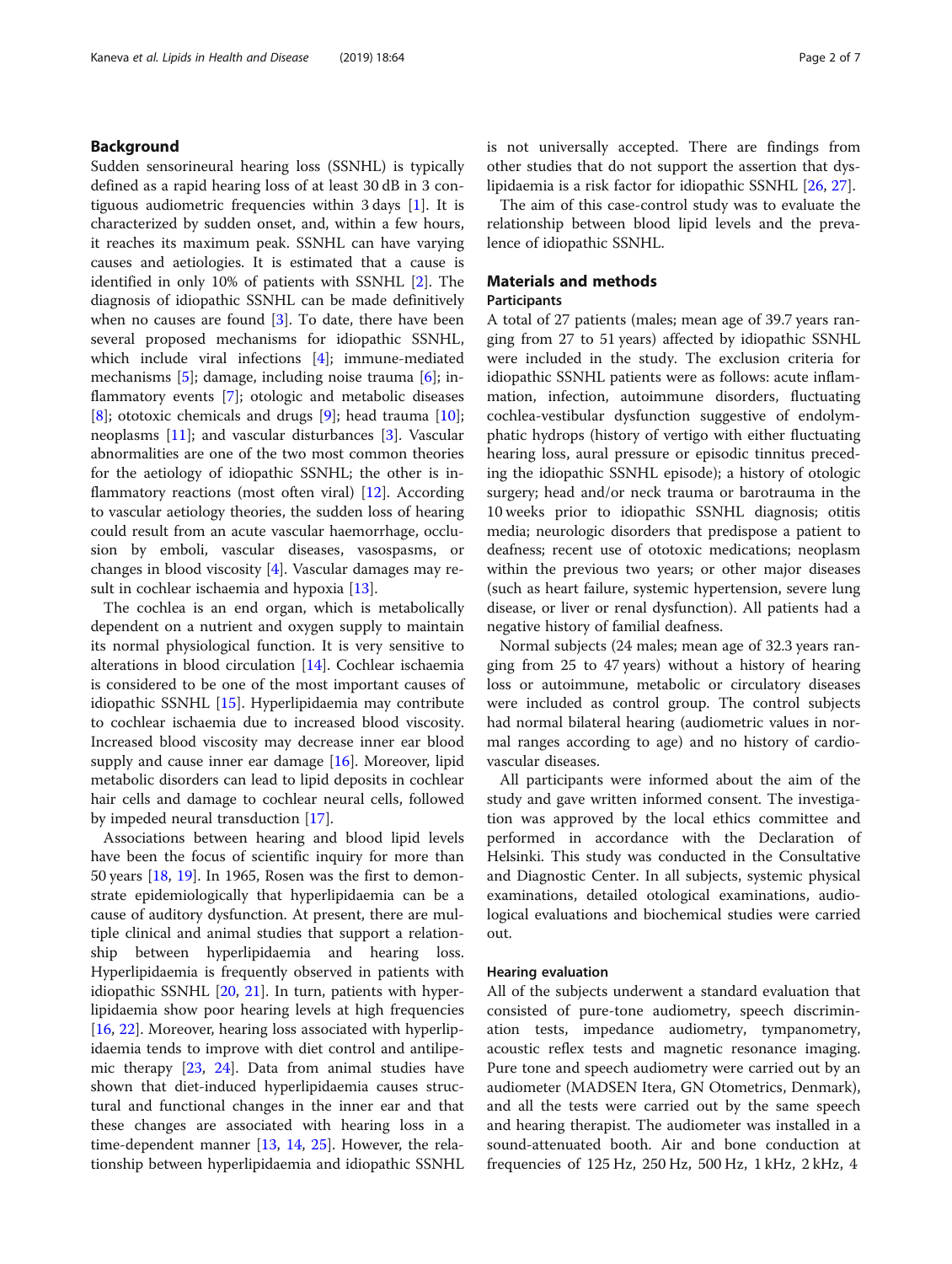formed to help exclude middle ear disease.

## Lipid measurements

Venous blood samples were collected from patients and control subjects after at least 12 h of fasting for the evaluation of plasma lipids. The samples were collected into vacutainer tubes containing heparin as an anticoagulant. Blood samples were centrifuged, and plasma was transferred to Eppendorf microcentrifuge tubes and stored at − 40 °C until further analysis.

Plasma total cholesterol (TC), triglycerides (TG) and high-density lipoprotein cholesterol (HDL-C) concentrations were measured using an enzymatic method with commercially available kits (Chronolab Systems, S.L., Barcelona, Spain). HDL-C concentration was determined by assaying the cholesterol in the supernatant obtained after the precipitation of apolipoprotein (apo) B-containing lipoproteins with phosphotungstate/magnesium chloride. Plasma apoA-I, apoB and apoE levels were measured using an immunoturbidimetric method with commercially available kits (Chronolab Systems, S.L., Barcelona, Spain). The samples were analysed immediately after thawing at 37 °C in a thermostatic bath. The absorbance of all samples was measured on the Powerwave 200 automated spectrophotometer (Bio-Tek Instruments, USA). The

measurement of each sample was carried out in duplicate, and the mean was calculated.

Low density lipoprotein cholesterol (LDL-C) concentration was calculated according to Friedewald's formula [[28\]](#page-6-0). Several clinical indicators of lipid metabolism were computed, including the TC/HDL-C and apoB/apoA-I ratios, atherogenic index of plasma (AIP), and atherogenic index (ATH index). AIP was calculated as a logarithm of the ratio of the molar concentration (mmol/l) of TG to HDL-C (i.e., log [TG/HDL-C]) [[29](#page-6-0)]. The ATH index was calculated by the following equation: ATH index =  $((TC - HDL-C)*apoB)/(HDL-C*apoA-I)$  [[30](#page-6-0)].

## Statistical analysis

All continuous variables are presented as the median and interquartile range (25th and 75th percentiles) and compared using the Mann-Whitney test. Categorical data are shown as percentages and compared using the Chi square test. Binary logistic regression was used to assess the associations between variables and idiopathic SSNHL, and odds ratios with their 95% confidence intervals were calculated. The statistical analysis was performed using Statistica 8.0 (Statsoft, Tulsa, USA). A value of  $p < 0.05$  was considered statistically significant.

## Results

The results of pure-tone audiometry in the study subjects are displayed in the form of an audiogram (Fig. 1). This audiogram shows that hearing in control subjects

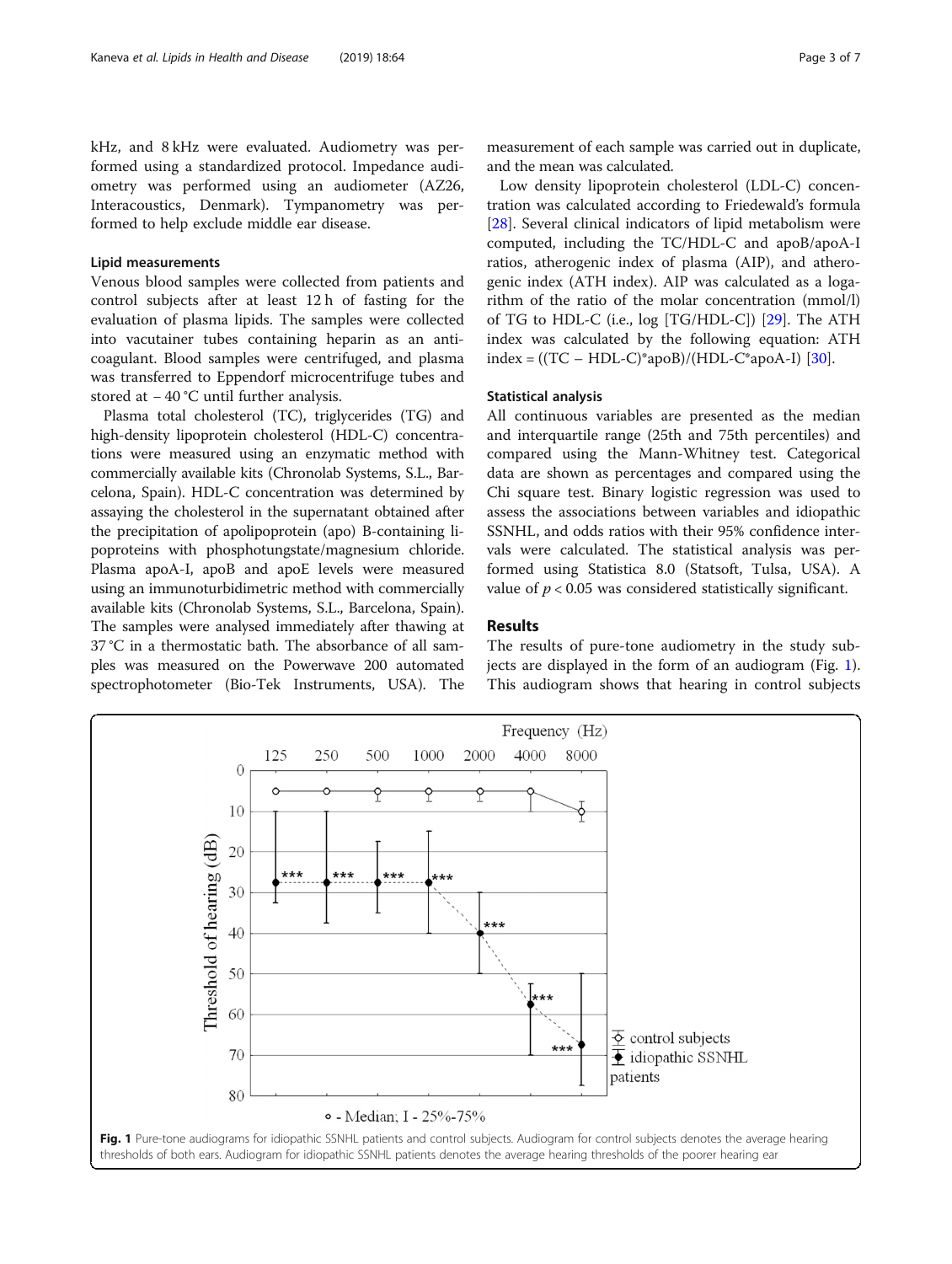was within normal limits (5–10 dB). Patients with idiopathic SSNHL had thresholds that were 20 to 60 dB higher than the thresholds for subjects with normal hearing at all frequencies. Severe hearing loss in patients with idiopathic SSNHL was observed at high frequencies (4 kHz and 8 kHz). There is no difference between the air conduction and the bone conduction thresholds in patients with idiopathic SSNHL.

No significant differences between patients with idiopathic SSNHL and control subjects in TC, TG and HDL-C levels were observed (Table 1). The number of subjects with deviations from the reference values for TC, TG and HDL-C levels in the study groups was similar (Table [2\)](#page-4-0). There were no significant differences in the calculated LDL-C concentration and TC/HDL-C ratio between patients with idiopathic SSNHL and control subjects.

Meanwhile, the plasma levels of apoA-I and apoB were significantly different in patients with idiopathic SSNHL compared with control subjects (Table 1). Although the apoA-I levels decreased by only 26.8% (p = 0.031) and the apoB concentrations increased by only 23.6% ( $p = 0.048$ ) in patients with idiopathic SSNHL, the apoB/apoA-I ratio changed considerably. The median value of the apoB/apoA-I ratio in patients with idiopathic SSNHL exceeded the reference value and was 2 times higher than that of control subjects. The plasma levels of apoE did not differ significantly between the study groups.

Patients with idiopathic SSNHL were also characterized by higher AIP ( $p = 0.007$ ) (Table 1), although the number of subjects with unfavourable AIP did not differ between the study groups (Table [2](#page-4-0)). The most significant difference between patients with idiopathic SSNHL and control subjects was observed for the ATH index (Table 1). The median value (25%; 75%) of ATH index in patients with idiopathic SSNHL was two times higher (2.63 (1.42, 3.46)) than that of control subjects (1.31 (0.64, 1.63)). Moreover, ATH index values higher than the reference value were observed in 29.6% of patients with idiopathic SSNHL, whereas there were no subjects with high ATH index values in control subjects (Table [2\)](#page-4-0).

Binary logistic regression models were used to evaluate the associations between the risk for idiopathic SSNHL and increased values of the apoB/apoA-I ratio, AIP and ATH index (Table [3\)](#page-4-0). The apoB/apoA-I ratio and AIP were not associated with idiopathic SSNHL. Meanwhile, subjects with unfavourable ATH index values had a more than 4 times higher risk of idiopathic SSNHL.

# **Discussion**

The comparative analysis of plasma lipids in healthy subjects and patients with idiopathic SSNHL showed that auditory dysfunction was associated with an increase in lipid profile atherogenicity. In general, our finding is consistent with the results of other studies  $[16,$  $[16,$  $[16,$ [31\]](#page-6-0). However, these studies reported the relationship between SSNHL and the conventional lipid indices such as TC, HDL-C, LDL-C, TG and TC/HDL-C, whereas we found no significant differences between the study groups in these indices. The increase in lipid profile atherogenicity in patients with idiopathic SSNHL was indicated by a change in apoA-I and apoB levels and an increase in the apoB/apoA-I ratio, AIP and ATH index. To date, the apolipoprotein profile in patients with SSNHL has not been studied. There is only one study indicating increased apoB level in patients with SSNHL [[32\]](#page-6-0). Therefore, the importance of the apoB/apoA-I ratio, AIP and ATH index as possible markers of SSNHL

Table 1 Plasma lipid profiles in idiopathic SSNHL patients and control subjects

| Variable      | Control subjects<br>$n = 24$  | Idiopathic SSNHL patients $n = 27$ | $p$ value $1$ |
|---------------|-------------------------------|------------------------------------|---------------|
| TC, mmol/L    | $4.09$ $(3.61; 4.63)$         | 4.26 (3.84; 5.00)                  | 0.168         |
| TG, mmol/L    | 1.02 (0.79; 1.20)             | 1.23(0.81; 1.76)                   | 0.234         |
| HDL-C, mmol/L | 1.39 (1.12; 1.80)             | 1.36(0.93;1.51)                    | 0.129         |
| LDL-C, mmol/L | 1.92 (1.34; 2.91)             | 2.55 (1.87; 3.18)                  | 0.199         |
| TC/HDL-C      | 2.61 (2.05; 3.91)             | 3.59 (2.44; 4.33)                  | 0.097         |
| apoA-I, mg/dL | 164.0 (104.0; 193.0)          | 120.0 (83.0; 143.0)                | 0.031         |
| apoB, mg/dL   | 89.0 (70.0; 100.0)            | 110.0 (80.0; 162.0)                | 0.048         |
| apoB/apoA-l   | 0.49(0.42; 0.82)              | $1.00$ (0.63; 1.57)                | 0.009         |
| apoE, mg/dL   | 2.65 (1.87; 2.99)             | 2.43 (1.65; 3.46)                  | 0.930         |
| <b>AIP</b>    | $-0.17$ ( $-0.24$ ; $-0.06$ ) | $0.01$ (- 0.12; 0.14)              | 0.007         |
| ATH index     | 1.31(0.64; 1.63)              | 2.63(1.42; 3.46)                   | < 0.001       |

Data are presented as the median and interquartile range (25th and 75th percentile). <sup>1</sup> Mann-Whitney (U) test was used to estimate differences between the groups

p-values <0.05 are shown in boldface type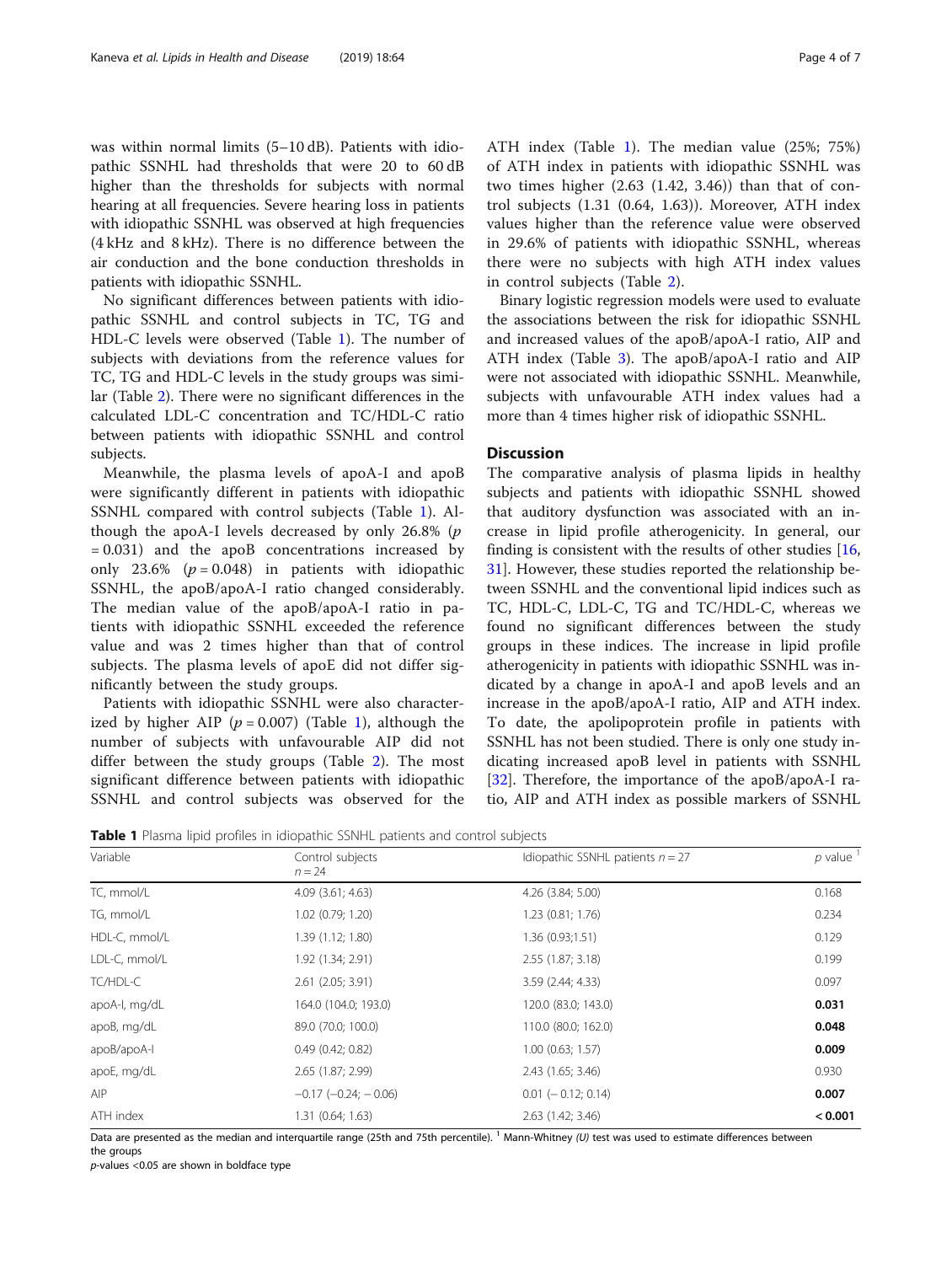<span id="page-4-0"></span>

|  |  |  |  | Table 2 Number of participants for each lipid variable defined by reference values in idiopathic SSNHL patients and control subiects |  |  |  |
|--|--|--|--|--------------------------------------------------------------------------------------------------------------------------------------|--|--|--|
|--|--|--|--|--------------------------------------------------------------------------------------------------------------------------------------|--|--|--|

| Variable                        | Reference<br>range | Number of subjects            |                                                                                                                                                                                                    | $p$ value $1$ |
|---------------------------------|--------------------|-------------------------------|----------------------------------------------------------------------------------------------------------------------------------------------------------------------------------------------------|---------------|
|                                 |                    | control subjects ( $n = 24$ ) | idiopathic SSNHL patients $(n = 27)$                                                                                                                                                               |               |
| TC, mmol/L <sup>a</sup>         | < 5.2              | $\mathbf{0}$                  | 4(14.8)                                                                                                                                                                                            | 0.149         |
| TG, mmol/L <sup>a</sup>         | < 1.7              | 2(8.3)                        | 7(25.9)                                                                                                                                                                                            | 0.202         |
| HDL-C, mmol/L <sup>a</sup>      | < 1.0              | 1(4.2)                        | 7(25.9)                                                                                                                                                                                            | 0.081         |
| LDL-C, mmol/L <sup>a</sup>      | < 2.6              | 7(29.2)                       | 13 (48.1)                                                                                                                                                                                          | 0.272         |
| TC/HDL-C <sup>b</sup> [40]      | < 4.5              | 3(12.5)                       | 6(22.2)                                                                                                                                                                                            | 0.689         |
| apoA-I, mg/dL <sup>b</sup> [41] | >120               | 7(29.2)                       | 13 (48.1)                                                                                                                                                                                          | 0.272         |
| apoB, mg/dL <sup>b</sup> [42]   | < 120              | 2(8.3)                        | 11(40.7)                                                                                                                                                                                           | 0.020         |
| apoB/apoA-I <sup>b</sup> [43]   | < 0.9              | 4(16.7)                       | 15(55.6)                                                                                                                                                                                           | 0.010         |
| apoE, mg/dL <sup>b</sup> [44]   | > 2.7              | 13 (54.2)                     | 13 (48.1)                                                                                                                                                                                          | 0.882         |
| AIP $b$ <sup>[29]</sup>         | < 0.11             | 1(4.2)                        | 7(25.9)                                                                                                                                                                                            | 0.081         |
| ATH index <sup>b</sup> [30]     | < 4.5              | 0                             | 8(29.6)                                                                                                                                                                                            | < 0.033       |
|                                 |                    |                               | Data are precepted as the number (perceptage) of subjects $\frac{1}{2}$ (bi-square (x <sup>2</sup> ) test was used to estimate differences between the groups $\frac{1}{2}$ Reference ranges based |               |

Data are presented as the number (percentage) of subjects. <sup>1</sup>Chi-square ( $\chi^2$ ) test was used to estimate differences between the groups. <sup>a</sup> Reference ranges based on the NCEP ATP III Classifications [\[45](#page-6-0)]. <sup>b</sup> Reference ranges taken from Refs. [[29,](#page-6-0) [30](#page-6-0), [40](#page-6-0)–[44\]](#page-6-0)

has not yet been established. Nevertheless, we believe that the increased values of the apoB/apoA-I ratio, AIP and ATH index in patients with idiopathic SSNHL compared with control subjects against a background of similar concentrations of traditional lipids can be considered early markers of atherogenic changes in the lipid profile. We have previously shown that the apoB/apoA-I ratio is a sensitive marker of atherogenic risk even in the subjects with normolipidaemia [[33\]](#page-6-0).

The effects of hyperlipidaemia on hearing function are related to the features of inner ear circulation. The cochlea is metabolically a very active organ that depends on a steady supply of nutrients and oxygen from its vasculature to maintain homeostasis [[34\]](#page-6-0). At the same time, the cochlea is supplied by a terminal capillary bed and is not able to form collateral vessels, which could restore blood flow following microvascular disturbances. Therefore, the cochlea has a high sensitivity to minimal blood flow reductions, leading to tissue ischaemia and hypoxia [\[3](#page-5-0), [16,](#page-6-0) [35](#page-6-0)]. In addition, cochlear blood flow depends on arterial blood pressure and cerebral circulation [[36\]](#page-6-0). These features increase the risk of both functional impairments and sclerotic changes in the artery. It has been established that even a slight deterioration in the blood

Table 3 Results of binary logistic regression analysis showing associations between the apoB/apoA-I ratio, AIP, ATH index and risk of idiopathic SSNHL  $(n = 27)$ 

|             |      | Independent variables Odds ratio 95% Confidence interval p value |       |
|-------------|------|------------------------------------------------------------------|-------|
| apoB/apoA-l | 0.91 | $0.17 - 4.91$                                                    | 0.908 |
| AIP         | 153  | $0.02 - 151.8$                                                   | 0.851 |
| ATH index   | 425  | $1.32 - 13.7$                                                    | 0.013 |

Data are presented as the odds ratio and 95% confidence interval p-values <0.05 are shown in boldface type

supply of the cochlea can lead to ischaemic damage to this organ. Histological changes in the cochlea (vascular stripe and organ of Corti) in guinea pigs were already observed after 3 months of being on a hyperlipidemic diet [\[37\]](#page-6-0).

The negative effect of hyperlipidaemia on microcirculation lies in the fact that it affects the rheological properties of blood, the composition of membrane lipids, the protein-lipid interactions in membrane structures and the activities of membrane-bound enzymes. Moreover, with an elevation of blood lipids, lipids can attach to the surface of erythrocytes and platelets, which reduces the charge-carrying capability of erythrocytes and enhances the adhesion between cells. The increased cholesterol content in erythrocytes also affects their deformation and oxygen-carrying capacity [\[25](#page-6-0), [35](#page-6-0)]. Such changes make it more difficult for the erythrocyte to travel through microcirculation. Therefore, inner ear tissues with high metabolic requirements may show altered metabolic activity in the presence of hyperlipidaemia due to reduced oxygen availability.

In our study, most patients with idiopathic SSNHL did not have hyperlipidaemia. At the same time, patients with idiopathic SSNHL exhibited higher values of the apoB/apoA-I ratio, AIP and ATH index compared with control subjects, which indicates an imbalance between atherogenic and antiatherogenic lipoproteins in the plasma and changes in lipoprotein particle size. The maintenance of the optimal balance between low density lipoproteins (LDL) and high density lipoproteins (HDL), which carry out the transport of cholesterol to peripheral tissues with its subsequent arterial internalization and reverse transport to the liver, is important in preventing atherosclerosis. With a predominance of LDL,

p-values <0.05 are shown in boldface type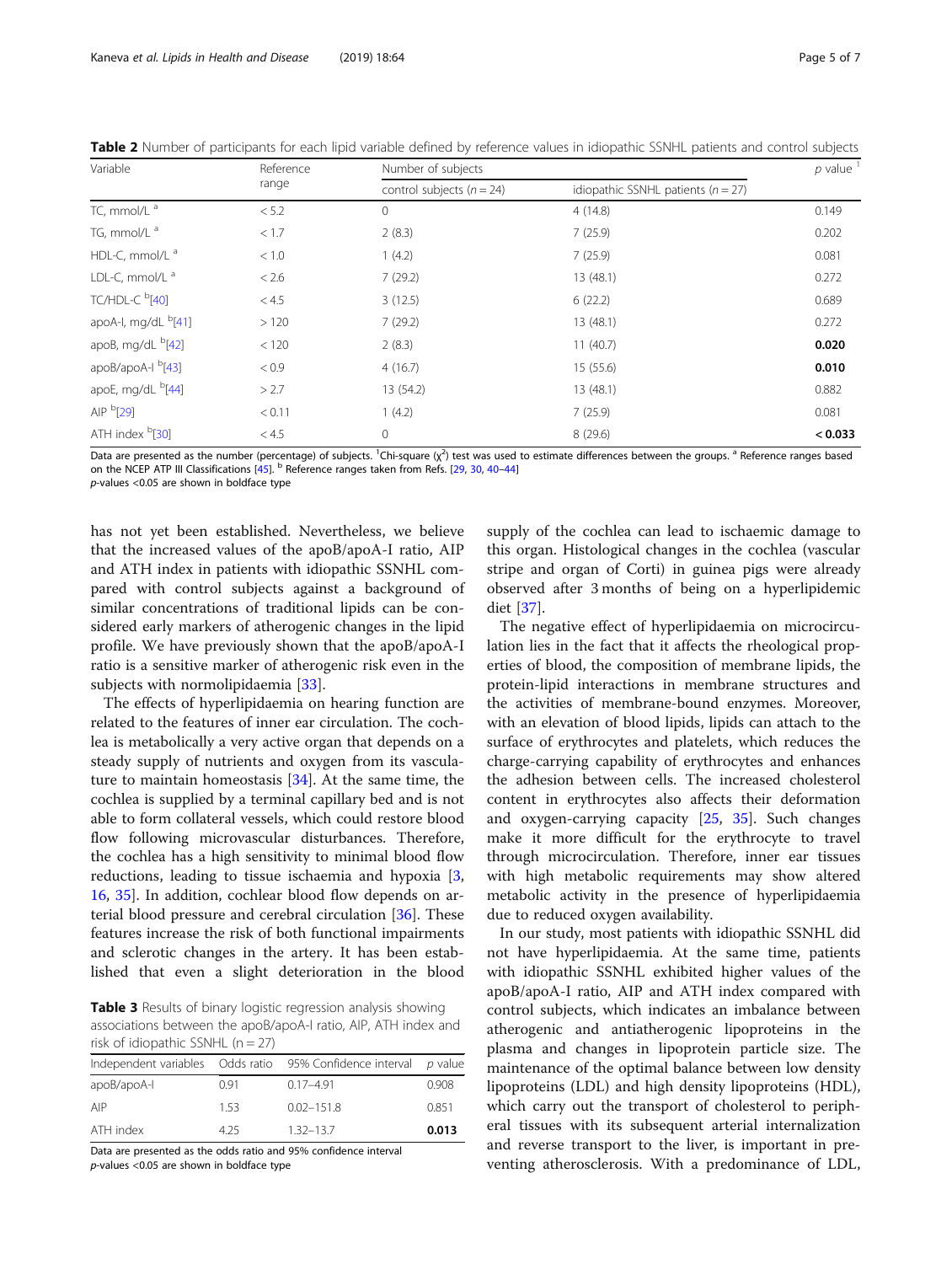<span id="page-5-0"></span>an accumulation of LDL within the vessel wall intima begins, which leads to local oxidative modification of LDL [\[38](#page-6-0)]. The qualitative composition of lipoproteins also influences atherogenesis. According to the results of a prospective study, the presence of small dense LDL particles was associated with a 3.6-fold increase in the risk of ischaemic heart disease independent of LDL-C levels [[39](#page-6-0)]. Thus, our results showing higher values of lipid indices in patients with idiopathic SSNHL compared with control subjects indicate the possibility of an effect of lipid profile atherogenicity on the risk of idiopathic SSNHL. Moreover, our data could explain the contradictory results regarding the association between hyperlipidaemia and hearing problems. A lack of a relationship between blood lipid levels and SSNHL was observed in studies in which the assessments of lipid profile were made by the conventional lipid indices without a detailed evaluation of atherogenicity. Whereas our results indicated a high sensitivity of the inner ear vessels to even insignificant changes in the lipid profile. This feature agrees with the view that atherosclerosis in the inner ear vessels precedes atherosclerosis in other vessels [\[31\]](#page-6-0).

Binary logistic regression analysis showed that among the three calculated indices, only higher values of the ATH index were significantly associated with an increased risk of idiopathic SSNHL. The ATH index is a compound index of lipid metabolism and is calculated by using values of both lipids and apolipoproteins. Thus, the ATH index is an informative marker that allows an integrated evaluation of the lipid profile to be carried out. Therefore, we suggest that the ATH index can be used for the assessment of the risk of idiopathic SSNHL, since it is established that the risk of idiopathic SSNHL tends to increase as the number of cardiovascular risk factors increases [[22](#page-6-0)]. Moreover, the determination of the ATH index in patients with idiopathic SSNHL will allow the selection of the adequate treatment for this pathology. Clinical studies have shown that SSNHL associated with hyperlipidaemia is treatable with timely and effective treatments [\[23](#page-6-0), [24\]](#page-6-0).

# Conclusion

The ATH index is a marker indicating the risk of idiopathic SSNHL. The ATH index allows us to detect abnormalities in lipid metabolism during initial stages when the conventional lipid indices are still normal. The values of the ATH index can be useful for the overall evaluation of lipid profile atherogenicity in patients with idiopathic SSNHL and choice of adequate treatments.

#### Abbreviations

AIP: Atherogenic index of plasma; Apo: Apolipoprotein; ATH: Atherogenic index; HDL: High density lipoprotein; HDL-C: High density lipoprotein cholesterol; LDL: Low density lipoprotein; LDL-C: Low density lipoprotein

cholesterol; SSNHL: Sudden sensorineural hearing loss; TC: Total cholesterol; TG: Triglycerides

#### Acknowledgements

Not applicable.

#### Funding

The study is supported by the Program for Fundamental Research of RAS (2018–2020), state registration number АААА-А18–118012290366-9 (project № 18–7–8-7).

#### Availability of data and materials

The datasets used and analysed during the current study are available from the corresponding author on reasonable request.

#### Authors' contributions

ERB, YKY and JOO designed and supervised the project. NNP coordinated the blood samples collection and performed laboratory biochemical analyses. SGB performed audiological examinations. SGB, OEK and YKY participated in interpretation of the results of the audiological examinations. AMK contributed to the statistical analysis and interpretation of data and wrote the first draft of the paper. All authors contributed to the critically revision of the article and approved the final published version to be published.

#### Authors' information

Not applicable.

#### Ethics approval and consent to participate

This study was conducted under the guiding principles of the Declaration of Helsinki and was approved by the ethics committee of Institute of Physiology of Коmi Science Centre of the Ural Branch of the Russian Academy of Sciences, FRC Komi SC UB RAS.

#### Consent for publication

Not applicable.

#### Competing interests

The authors declare that they have no competing interests.

#### Publisher's Note

Springer Nature remains neutral with regard to jurisdictional claims in published maps and institutional affiliations.

#### Author details

<sup>1</sup>Institute of Physiology of Komi Science Centre of the Ural Branch of the Russian Academy of Sciences, FRC Komi SC UB RAS, 50 Pervomayskaya str, Syktyvkar 167982, Russia. <sup>2</sup>St. Petersburg Research Institute of Ear, Throat, Nose and Speech, Ministry of Health of the Russian Federation, 9 Bronnitskaya str, St. Petersburg 190013, Russia. <sup>3</sup>Medical Institute of Syktyvkar State University named after Pitirim Sorokin, Babushkina str., 11, Syktyvkar, Russia167001. <sup>4</sup>Faculty of Health Sciences, NTNU, Norwegian University of Science and Technology, NTNU, NO-7491 Trondheim, Norway.

# Received: 22 November 2018 Accepted: 10 March 2019

#### References

- Stachler RJ, Chandrasekhar SS, Archer SM, Rosenfeld RM, Schwartz SR, Barrs DM, Brown SR, Fife TD, Ford P, Ganiats TG, Hollingsworth DB, Lewandowski CA, Montano JJ, Saunders JE, Tucci DL, Valente M, Warren BE, Yaremchuk KL, Robertson PJ; American Academy of Otolaryngology-Head and Neck Surgery. Clinical practice guideline: sudden hearing loss. Otolaryngol Head Neck Surg. 2012;146 Suppl:1–35.
- 2. Schreiber BE, Agrup C, Haskard DO, Luxon LM. Sudden sensorineural hearing loss. Lancet. 2010;375:1203–11.
- 3. Marcucci R, Alessandrello Liotta A, Cellai AP, Rogolino A, Berloco P, Leprini E, Pagnini P, Abbate R, Prisco D. Cardiovascular and thrombophilic risk factors for idiopathic sudden sensorineural hearing loss. J Thromb Haemost. 2005;3: 929–34.